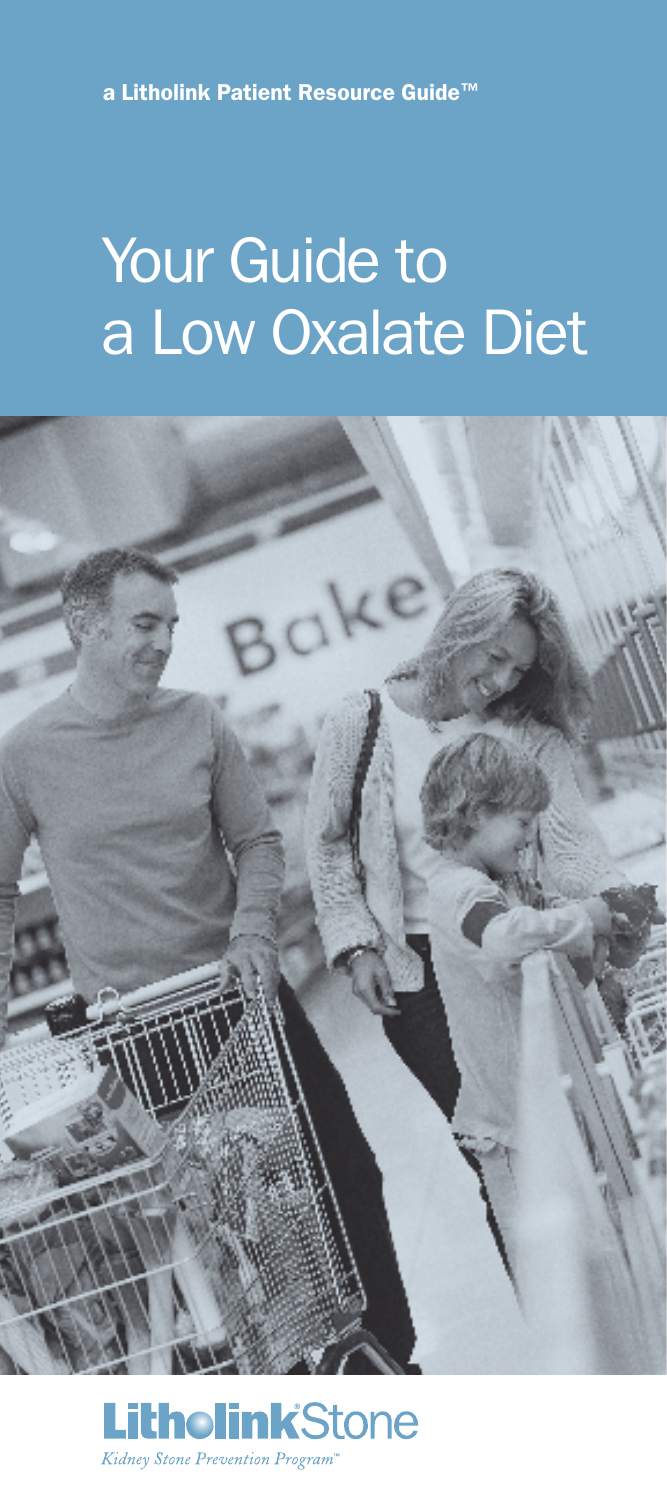In this brochure you will find common questions asked about oxalate and kidney stone prevention, and the answers to each of them.

## "What is oxalate?"

*Most oxalate is a waste product made by the body and has no function in humans. The most common type of kidney stone (80%) is made of calcium and oxalate. Other sources of oxalate include:*

- *• Eating foods high in oxalate*
- *• Intestinal over absorption (patients who have had intestinal resections due to inflammatory bowel disease or gastric bypass surgery)*
- *• Excess amounts of vitamin C (2,000 mg or more per day; the excess converts to oxalate)*
- *• Abnormalities of metabolism*

2

#### "My urologist told me to cut back on oxalate. My cardiologist told me to eat plenty of vegetables and cut back on fats. What am I supposed to do?"

*It can be challenging when you have doctors telling you different things. One doctor is worried about your heart (diabetes, hypertension, etc), the other about your kidney stones. You must remember that as with any lifestyle change you should cut back in moderation.* 

*It is not reasonable to cut out fruits and vegetables from your diet, as they provide so many important nutrients. Many fruits and vegetables have low oxalate content and can be regularly included in your diet (see list included in this brochure).* 

*If you are going to have a high oxalate food, such as a spinach salad, just limit the amount of spinach you are having. Also, remember to flush out the extra oxalate you are eating with a glass of water before and after your meal.*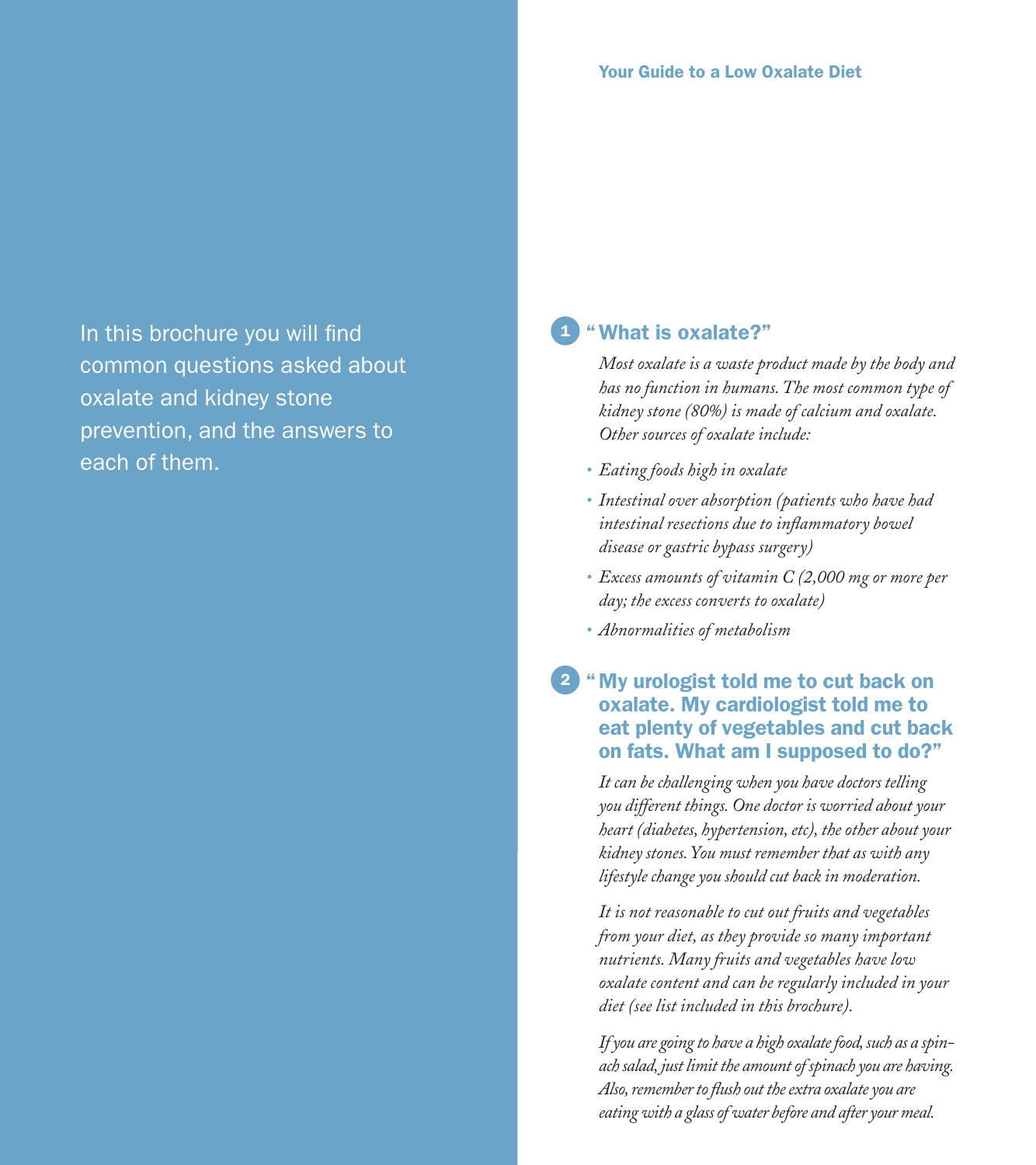#### 3 "When I go on the internet to look up **5** oxalate content of certain foods, I find different sites list different numbers for the same food. Why is this?"

*Oxalate content of a single food group varies based on the time of year, the type of soil it is grown in and a host of other factors specific to the growing conditions of the plant which are seldom accounted for in this type of research.*

#### "What effect does bowel disease and/ or intestinal surgeries with malabsorption have on my oxalate levels?"

4

*There is a definite correlation between patients who suffer from bowel disease and malabsorption problems and the formation of kidney stones. Their urine is more acidic, citrate levels are lower, and oxalate levels are much higher. If you have had an ileal resection you may experience an increase in your oxalate levels due to malabsorption problems.* 

*In bowel disease, fatty acids and bile that are normally absorbed by the small intestine reach the colon. When fatty acids and bile reach the colon, they can damage the colon lining allowing oxalate to pass through the damaged lining into the blood, and then into the urine via the kidneys. When calcium and oxalate are together in the kidney, they can bind together to form crystals. These crystals can join together to form calcium oxalate kidney stones.* 

### 5 "My doctor said that limiting my fat intake will also help lower my oxalate level. How is this?"

*For patients who suffer from small bowel disease or malabsorption, it is recommended that dietary fat intake be controlled. Excess fat will bind with calcium in food, thus leaving oxalate by itself to be reabsorbed by the colon and back into the blood stream. If too much oxalate is absorbed, it will combine with calcium in the kidney and can lead to calcium oxalate stones.* 

*Your doctor may also prescribe a drug called Cholestyramine. This is a drug taken at each meal that binds fatty acids, bile and oxalate so all three can leave the body.* 

## 6 "My doctor said I am making calcium oxalate stones. Should I cut back on dairy products too?"

*Unless told otherwise by your doctor, your diet should have between 800 and 1,200 mg of calcium per day. Eating a diet low in calcium is not advised. In fact, studies have shown that eating low calcium diets will increase calcium oxalate stone risk.* 

*Oxalate and calcium bind together in your intestine and leave the body together. If you eat a low calcium diet then oxalate has no partner to leave the body with. Oxalate will then be absorbed back into your system leading to higher oxalate levels in your body.*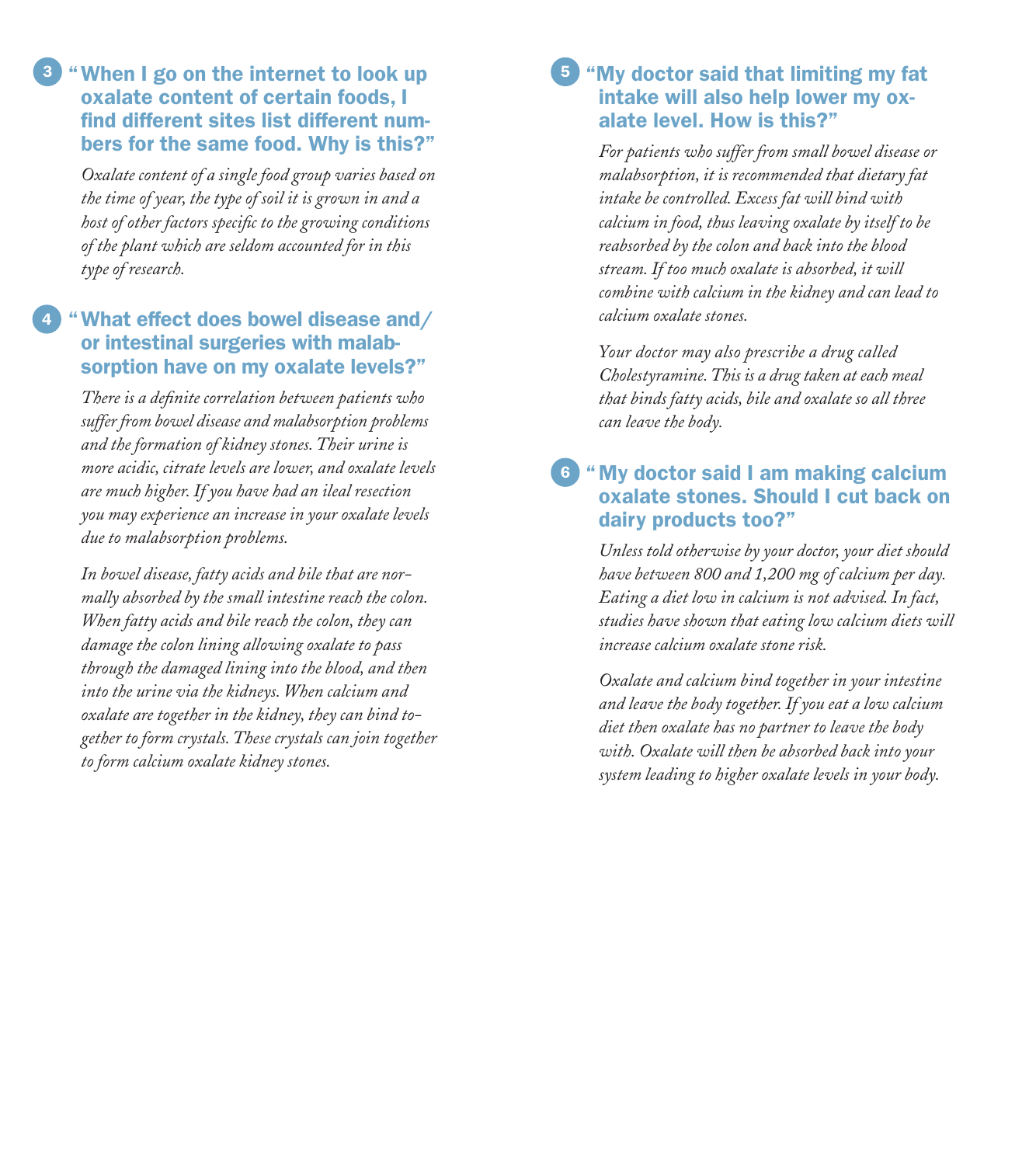### **7** "I am lactose intolerant. What can I do to increase my dietary calcium?"

*Being lactose intolerant is a common problem. You can get calcium from other sources other than dairy products.* 

*Cereals and orange juice are now fortified with calcium (see below list). Your doctor may also tell you to take calcium supplements with each meal to help bind with oxalate so it cannot be reabsorbed back into your bloodstream.* 

## Non-dairy calcium rich foods

#### Foods containing 50 mg of calcium:

| <b>Bread</b>                      | 2 slices  |
|-----------------------------------|-----------|
| <b>Broccoli</b>                   | $3/4$ cup |
| Kidney beans, lima beans, lentils | 1 cup     |
| Orange                            | medium    |
| Tahini                            | 2 tbsp    |

#### Foods containing 75 mg of calcium:

| Bok choy or kale, cooked | $1/2$ cup |
|--------------------------|-----------|
| Chickpeas                | 1 cup     |
| Almonds                  | $1/4$ cup |

#### Foods containing 250 mg of calcium:

| Salmon, canned with bones   | $1/2$ can |
|-----------------------------|-----------|
| Sardines, canned with bones | $1/2$ can |
|                             |           |

## "Because I am lactose intolerant I eat a lot of soy products. I heard that soy is high in oxalate."

*Recent research has concluded that the soy products listed below do have high levels of oxalate and should be eaten in moderation.*

|                            | Serving<br>Size<br>(ounce) | Oxalate<br>Content<br>(mg/serving) |
|----------------------------|----------------------------|------------------------------------|
| Textured vegetable protein | 3                          | 496                                |
| Soy nuts                   | 1                          | 392                                |
| Soy beverage               | 8.5                        | 336                                |
| Tofu with calcium          | 3                          | 235                                |
| Soy yogurt                 | 8.5                        | 113                                |
| Tofu with magnesium        | 3                          | 94                                 |
| Soy burger                 | 2.5                        | 58                                 |
| Tempeh                     | 3                          | 23                                 |
| Soy cheese                 | 1                          | 16                                 |

*Source: "Oxalate Content of Soybean Seeds, Soy foods, and other Edible Legumes", LK Massey, Palmer RG, Horner, HT. Journal of Agricultural and Food Chemistry, September 2001.*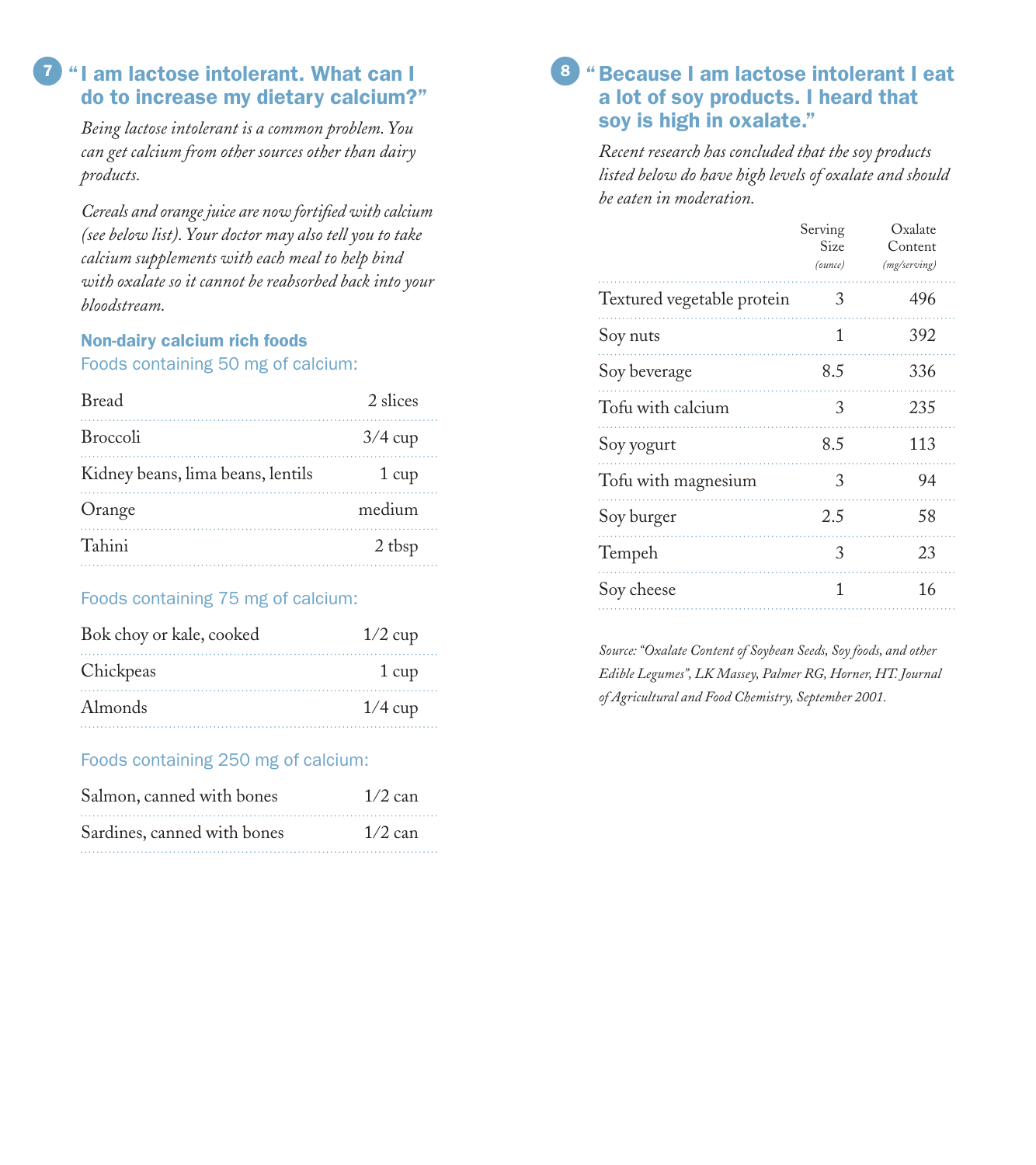## Facts

- Oxalate is made in plants, animals and humans; highest amounts appear in certain plant foods.
- The function of oxalate is to help plants dispose of excess calcium.
- Our bodies have no use for oxalate and it is excreted in the urine.
- Our bodies always have some varying degree of oxalate.
- About 40-50% of oxalate is from outside sources (foods you eat) and can be much higher on a high oxalate diet.

*Items listed below contain high levels of oxalate. Items are reported by the milligram of oxalate/100 gm (100 grams is approximately 3.5 ounces). Foods that have less than 50 mg of oxalate per serving should be limited to 4 oz per day. Foods higher than 50 mg of oxalate per serving should be strictly limited. If you do eat something that has a very high oxalate content, make sure you drink a glass of water before and after the product to help flush out the extra oxalate.*

| <b>Cereals and Cereal Products</b> | mg of<br>Oxalate<br>/100g |
|------------------------------------|---------------------------|
|                                    |                           |
|                                    |                           |
|                                    |                           |
|                                    |                           |
|                                    |                           |
|                                    |                           |
|                                    |                           |
|                                    |                           |

#### **Meats**

#### Fruits

| Berries, raspberries red 15.0     |  |
|-----------------------------------|--|
| Berries, strawberries, can  15.0  |  |
| Berries, strawberries raw  10.0   |  |
|                                   |  |
|                                   |  |
|                                   |  |
|                                   |  |
|                                   |  |
|                                   |  |
|                                   |  |
|                                   |  |
|                                   |  |
|                                   |  |
| Rhubarb, stewed, no sugar  800.00 |  |
|                                   |  |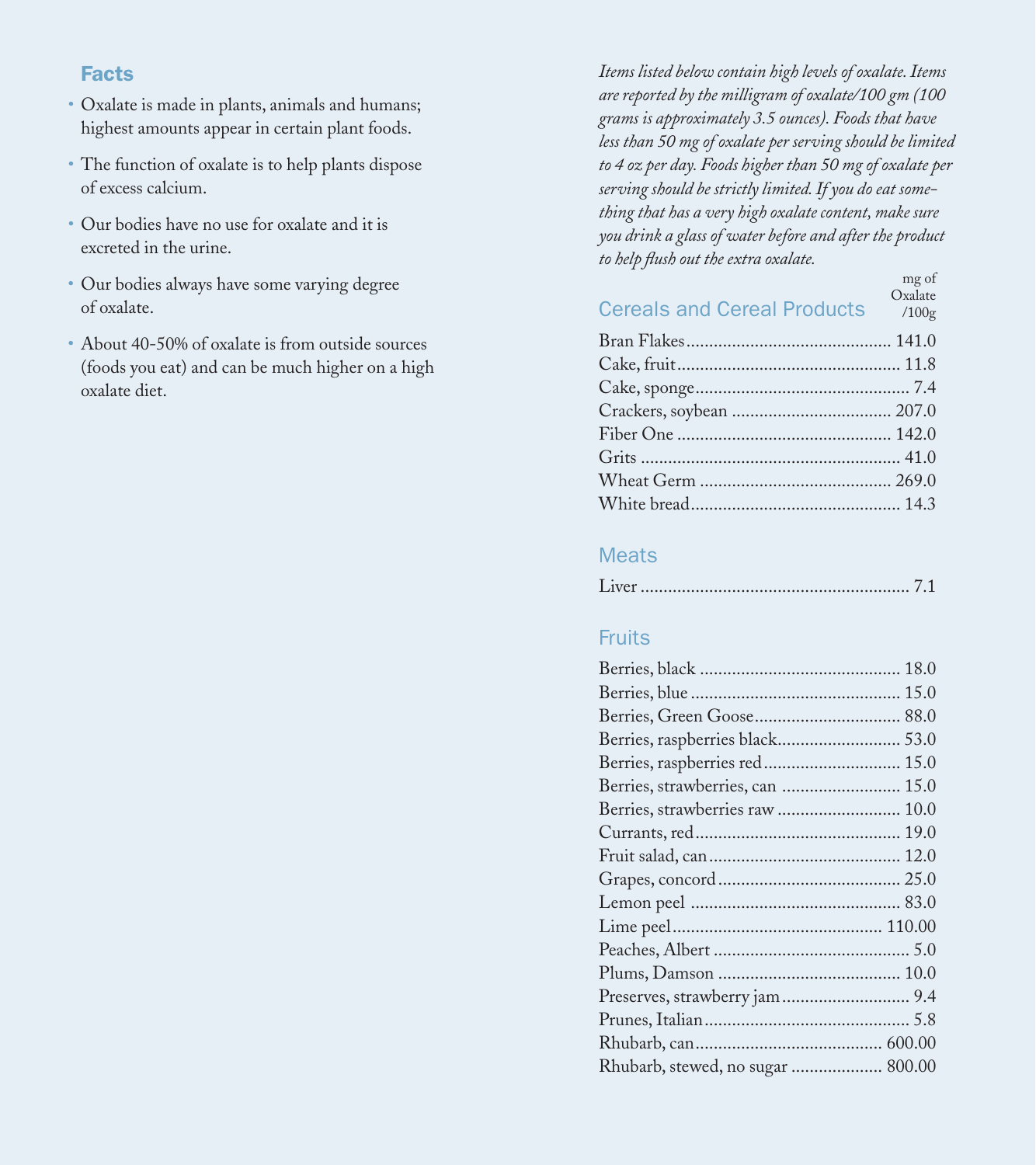# Vegetables

# **Nuts**

# Confections

## **Beverages**

# Juices

# Miscellaneous

| Coffee instant (Nescafe)  33.0 |  |
|--------------------------------|--|
| Ovaltine, powder can  35.0     |  |
|                                |  |
|                                |  |